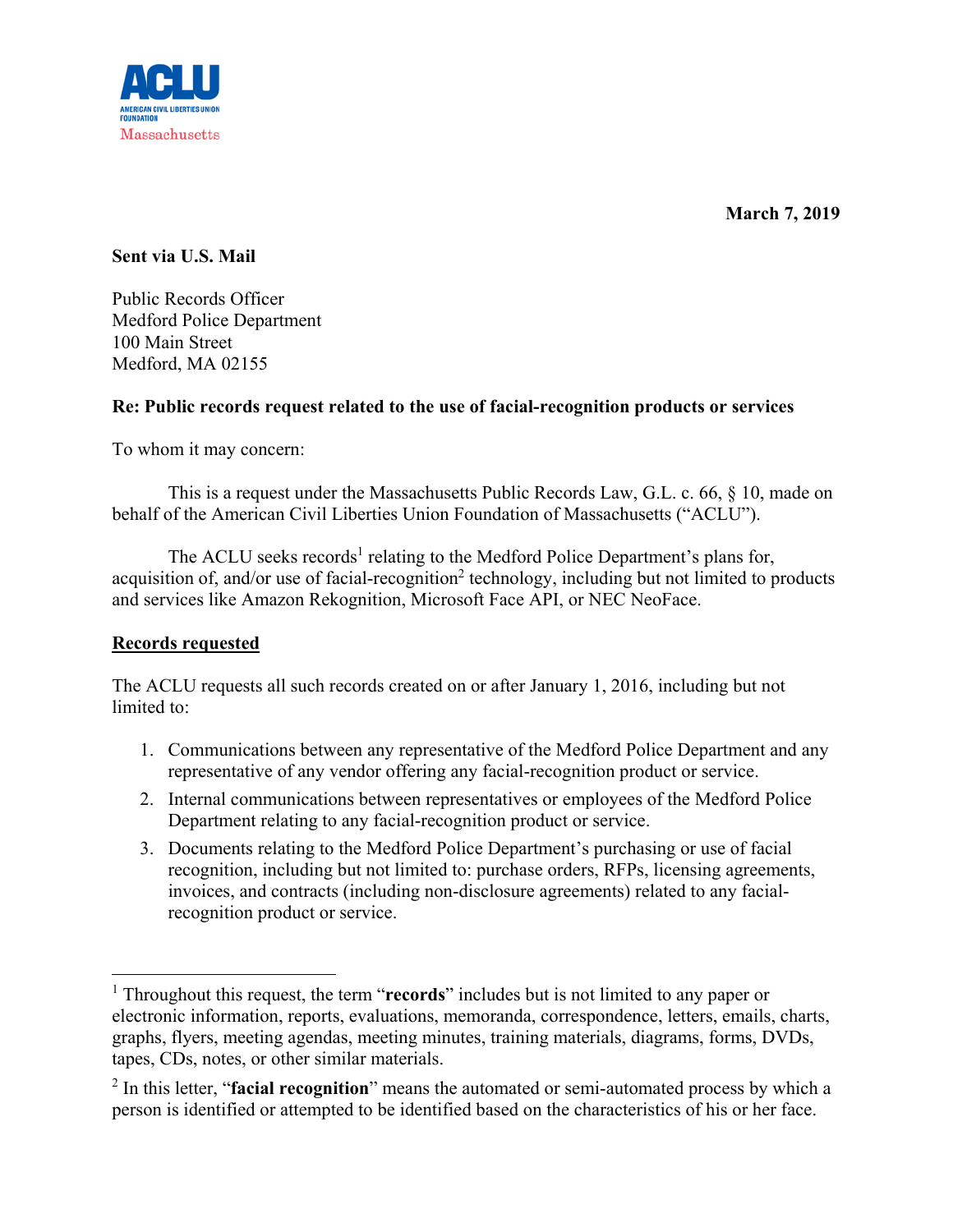

- 4. Materials relating to how any facial-recognition product or service functions (or functions improperly), including e-mails, handouts, PowerPoint presentations, advertisements, or specification documents.
- 5. Manuals, policies, procedures, and practices governing the use or monitoring of a facialrecognition product or service or related information or databases. This request includes, but is not limited to:
	- a. Procedures for using, deleting, or retaining photos of subjects to be identified;
	- b. Materials identifying any sources of such photos, such as mobile devices, body cameras, surveillance videos, identification photos, or arrest photos;
	- c. Policies or procedures relating to the legal standard, if any, (e.g., probable cause, court order, relevance, consent) that is required before using any facialrecognition product or service.
	- d. Procedures the agency follows after a positive match, such as requiring independent or in-person verification;
	- e. Permitted uses of the information created from a positive match.
- 6. Training materials related to any facial-recognition product or service by employees of the Medford Police Department.
- 7. Records relating to any mobile application related to any facial-recognition product or service.
- 8. Records relating to any public process or debate about any facial-recognition product or service, including meeting agendas or minutes, public notice, analyses, or communications between the Medford Police Department and elected leaders or county officials.

Because this request involves a matter of public concern and because it is made on behalf of a nonprofit organization, we ask that you waive any fees. ACLU is a nonprofit  $\S501(c)(3)$ organization dedicated to the protection of civil rights and liberties for all persons in the Commonwealth of Massachusetts. As the state's affiliate of the American Civil Liberties Union, the ACLU of Massachusetts is part of a nationwide network of advocates dedicated to defending and expanding the civil liberties of all.

 If you decide not to waive fees, we request that you permit us to examine, at our election, the responsive documents before deciding which portions to copy. We would prefer the documents in electronic format.

 Should you determine that some portion of the documents requested are exempt from disclosure, please release any reasonably segregable portions that are not exempt. In addition, please note the applicable statutory exemption and explain why it applies to the redacted portions. As you know, a custodian of public records shall comply with a request within ten days after receipt.